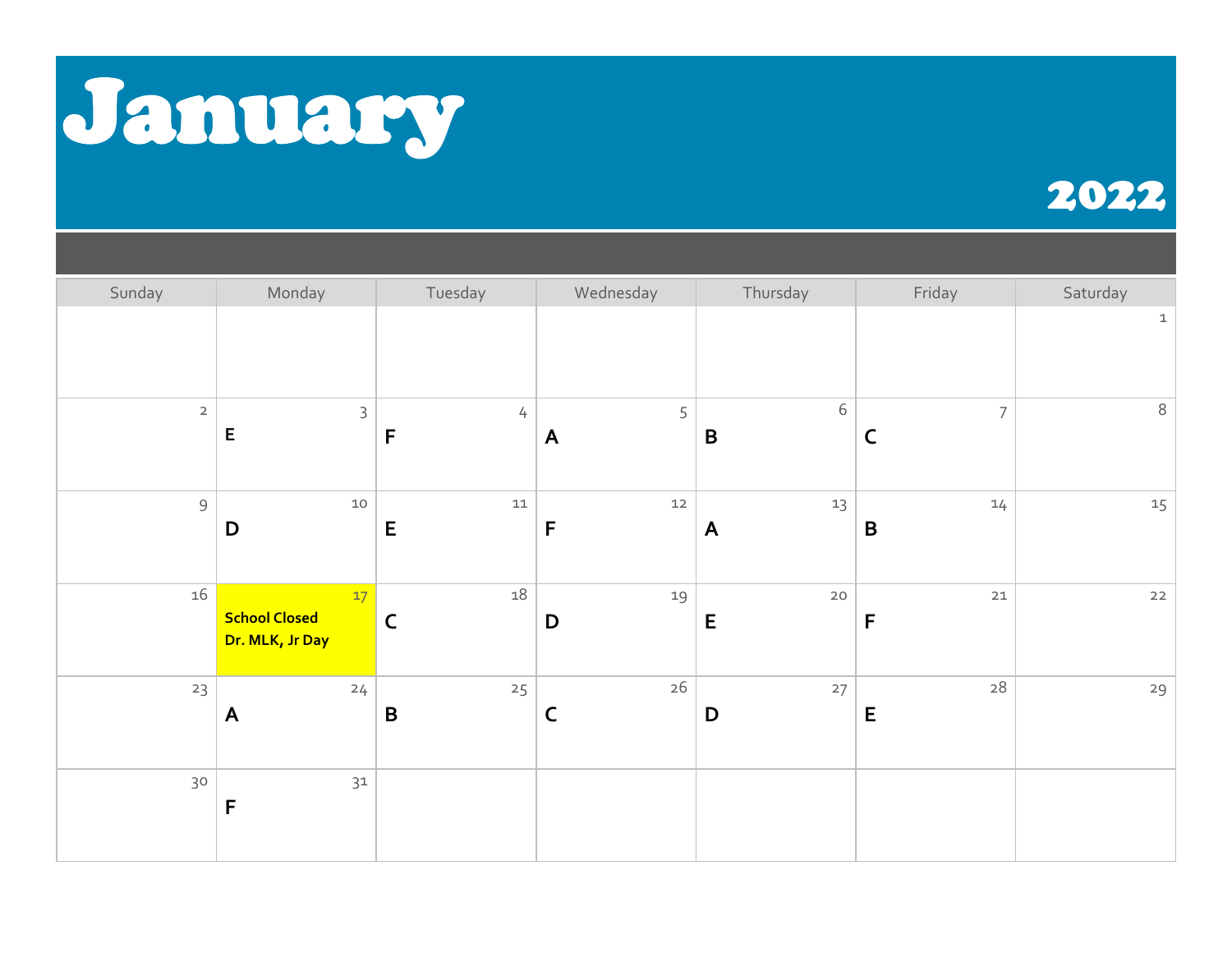

## 2022

| Sunday | Monday                                               | Tuesday                         | Wednesday                     | Thursday                    | Friday                | Saturday |
|--------|------------------------------------------------------|---------------------------------|-------------------------------|-----------------------------|-----------------------|----------|
|        |                                                      | $\mathbf 1$<br>$\boldsymbol{A}$ | $\overline{2}$<br>$\mathbf B$ | $\mathsf 3$<br>$\mathsf{C}$ | 4<br>$\mathbf D$      | 5        |
| $6\,$  | $\overline{7}$<br>$\mathsf E$                        | $\,8\,$<br>$\mathsf F$          | $\mathsf 9$<br>$\mathsf{A}$   | $10$<br>$\pmb B$            | $11\,$<br>$\mathsf C$ | $12\,$   |
| 13     | 14<br>D                                              | 15<br>E                         | 16<br>$\mathsf F$             | $17\,$<br>$\mathsf{A}$      | 18<br>$\pmb B$        | 19       |
| $20$   | 21<br><b>School Closed</b><br><b>President's Day</b> | $22$<br>$\mathsf{C}$            | 23<br>$\mathbf D$             | 24<br>${\sf E}$             | 25<br>F               | $26\,$   |
| 27     | $28\,$<br>$\mathsf{A}$                               |                                 |                               |                             |                       |          |
|        |                                                      |                                 |                               |                             |                       |          |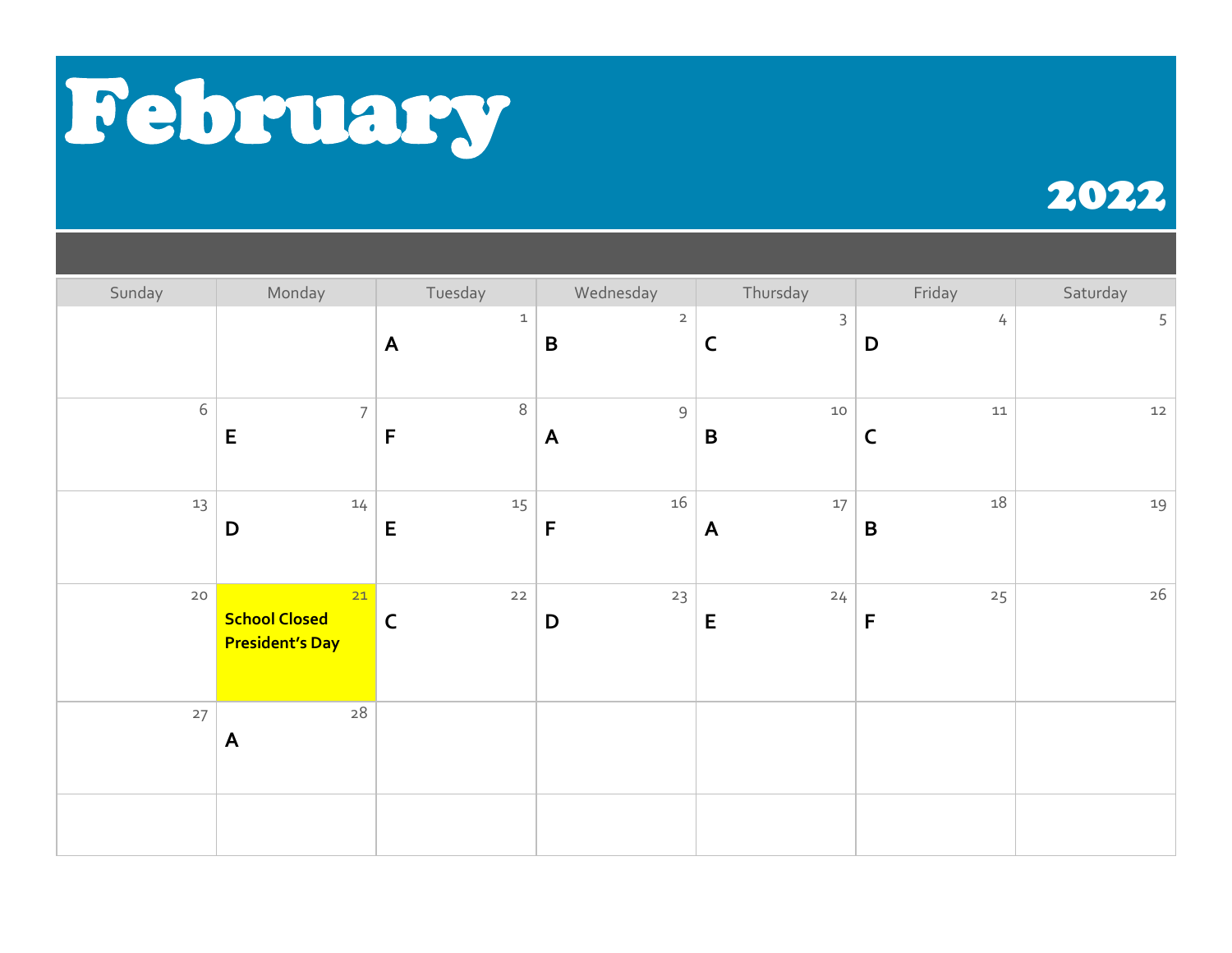

## 2022

| Sunday     | Monday                                  | Tuesday                  | Wednesday                      | Thursday                   | Friday                    | Saturday |
|------------|-----------------------------------------|--------------------------|--------------------------------|----------------------------|---------------------------|----------|
|            |                                         | $\mathbf{1}$<br>$\pmb B$ | $\overline{2}$<br>$\mathsf{C}$ | $\mathsf 3$<br>$\mathsf D$ | $\frac{1}{4}$<br>E        | 5        |
| $\sqrt{6}$ | $\overline{\mathcal{I}}$<br>$\mathsf F$ | $\,8\,$<br>$\mathsf{A}$  | $\mathcal{G}$<br>$\, {\bf B}$  | $10\,$<br>$\mathsf{C}$     | ${\tt 11}$<br>$\mathsf D$ | $12$     |
| $13$       | 14<br>$\mathsf E$                       | 15<br>$\mathsf F$        | $16\,$<br>$\boldsymbol{A}$     | $17\,$<br>$\pmb B$         | 18<br>$\mathsf C$         | 19       |
| $20$       | $21\,$<br>D                             | $22$<br>E                | 23<br>$\mathsf F$              | 24<br>$\overline{A}$       | 25<br>$\sf B$             | $26\,$   |
| 27         | $\rm 28$<br>$\mathsf C$                 | 29<br>$\mathsf D$        | 30<br>${\sf E}$                | $31\,$<br>$\mathsf F$      |                           |          |
|            |                                         |                          |                                |                            |                           |          |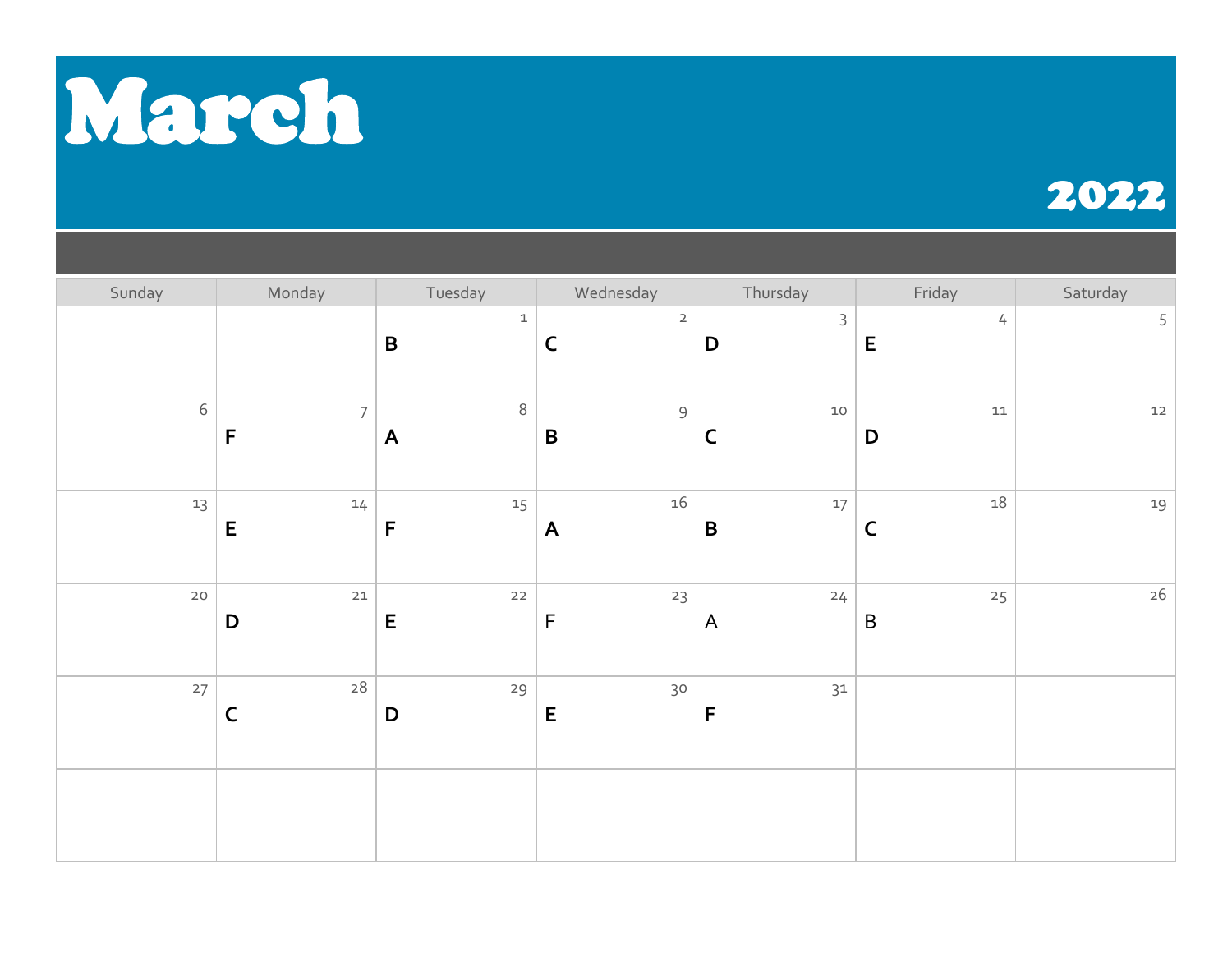



| Sunday       | Monday                                              | Tuesday                                             | Wednesday                                           | Thursday                                                   | Friday                                                           | Saturday       |
|--------------|-----------------------------------------------------|-----------------------------------------------------|-----------------------------------------------------|------------------------------------------------------------|------------------------------------------------------------------|----------------|
|              |                                                     |                                                     |                                                     |                                                            | $\mathbf 1$<br>$\mathsf{A}$                                      | $\overline{2}$ |
| $\mathsf{3}$ | 4<br>B                                              | 5<br>C                                              | 6<br>D                                              | $\overline{7}$<br>E                                        | $\,8\,$<br>F                                                     | $\mathsf{9}$   |
| $10$         | ${\tt 11}$<br>$\mathsf{A}$                          | $12$<br>B                                           | 13<br>C                                             | 14<br>D<br><b>Early Dismissal -</b><br><b>Spring Break</b> | 15 <sup>1</sup><br><b>School Closed -</b><br><b>Spring Break</b> | 16             |
| 17           | 18<br><b>School Closed -</b><br><b>Spring Break</b> | 19<br><b>School Closed -</b><br><b>Spring Break</b> | 20<br><b>School Closed -</b><br><b>Spring Break</b> | 21<br><b>School Closed -</b><br><b>Spring Break</b>        | 22<br><b>School Closed-</b><br><b>Spring Break</b>               | 23             |
| 24           | 25<br>E                                             | 26<br>F                                             | 27<br>A                                             | 28<br>$\mathbf B$                                          | 29<br>$\mathsf C$                                                | 30             |
|              |                                                     |                                                     |                                                     |                                                            |                                                                  |                |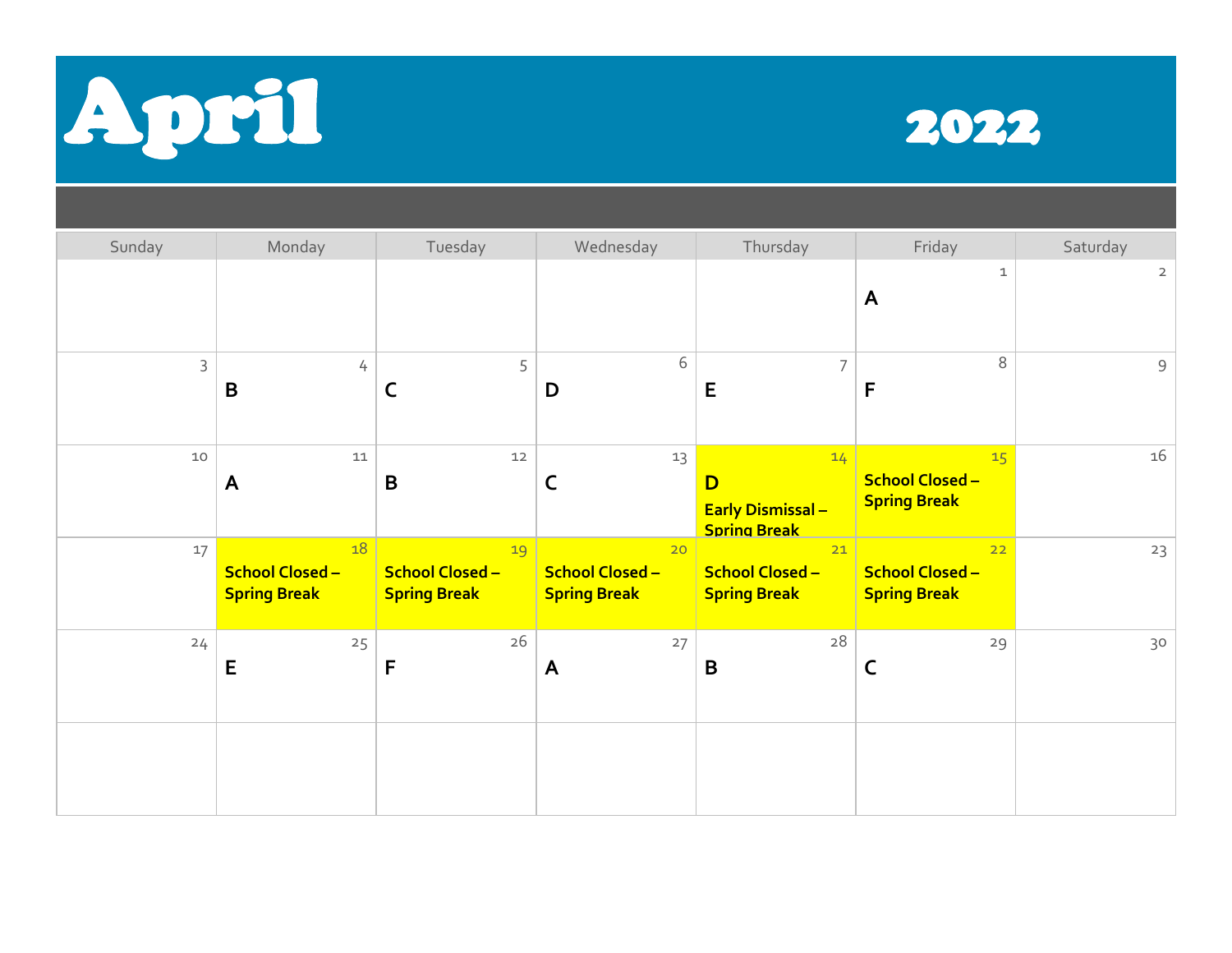



| Sunday      | Monday                                            | Tuesday                       | Wednesday                                                                         | Thursday    | Friday                                  | Saturday        |
|-------------|---------------------------------------------------|-------------------------------|-----------------------------------------------------------------------------------|-------------|-----------------------------------------|-----------------|
| $\mathbf 1$ | $\overline{2}$<br>D                               | 3<br>$\mathsf E$              | 4<br>F<br><b>Early Dismissal -</b><br><b>Parent Teacher</b><br><b>Conferences</b> | 5<br>A      | $6\overline{6}$<br><b>School Closed</b> | $7\overline{ }$ |
| 8           | $\mathsf 9$<br>$\mathbf B$                        | $10$<br>$\mathsf C$           | $11\,$<br>D                                                                       | $12\,$<br>E | 13<br>F                                 | 14              |
| 15          | $16\,$<br>A                                       | 17<br>$\mathbf B$             | 18<br>C                                                                           | 19<br>D     | 20<br>E                                 | $21$            |
| $22$        | 23<br>$\mathsf F$                                 | 24<br>$\mathsf{A}$            | 25<br>$\mathbf B$                                                                 | $26\,$<br>C | 27<br><b>School Closed</b>              | $\sqrt{28}$     |
| 29          | 30<br><b>School Closed</b><br><b>Memorial Day</b> | 31<br>$\overline{\mathsf{D}}$ |                                                                                   |             |                                         |                 |
|             |                                                   |                               |                                                                                   |             |                                         |                 |